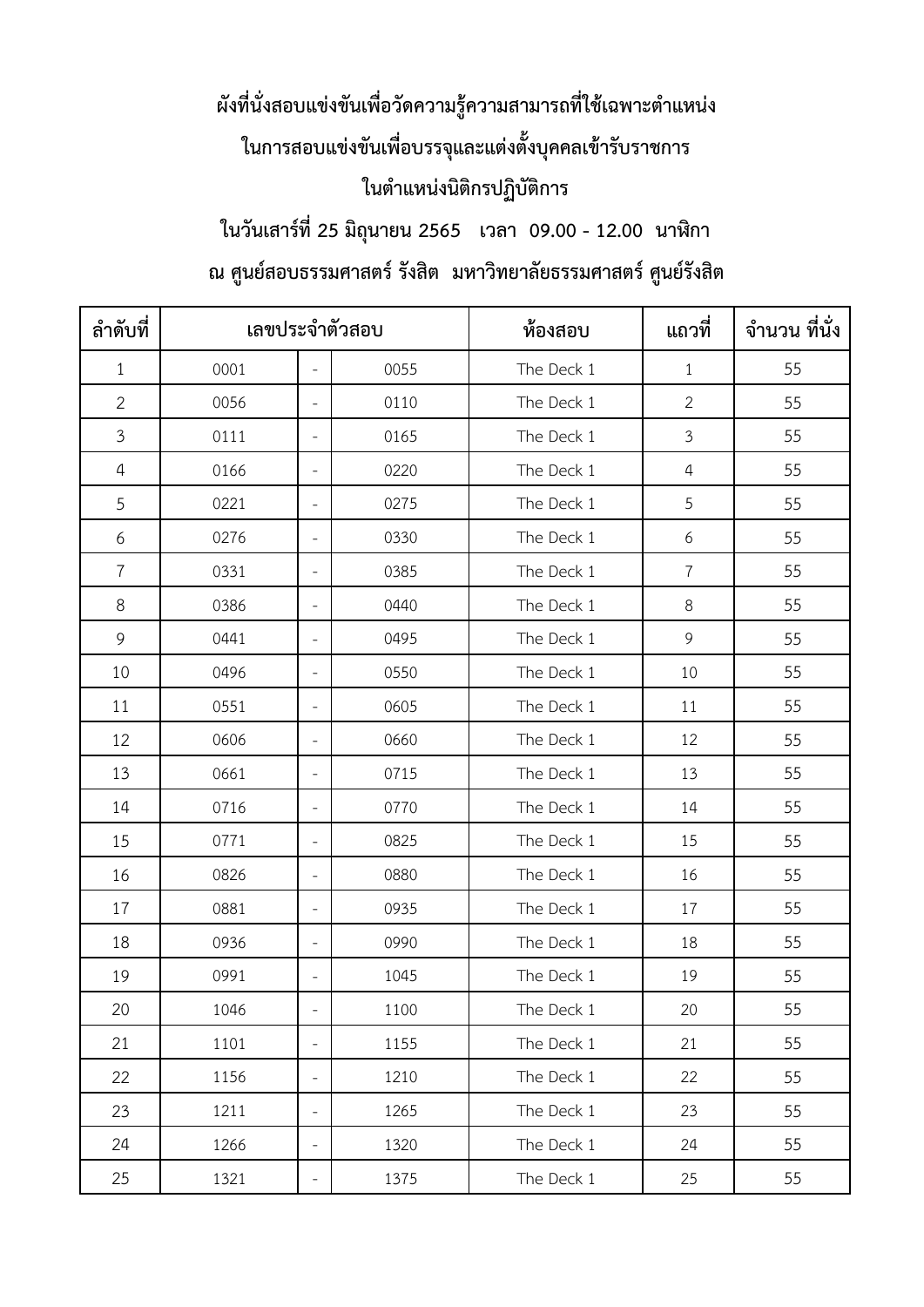| 26 | 1376 | $\overline{\phantom{a}}$ | 1430 | The Deck 1 | 26             | 55 |
|----|------|--------------------------|------|------------|----------------|----|
| 27 | 1431 | $\overline{\phantom{a}}$ | 1485 | The Deck 1 | 27             | 55 |
| 28 | 1486 | $\overline{\phantom{a}}$ | 1540 | The Deck 1 | 28             | 55 |
| 29 | 1541 | $\overline{\phantom{a}}$ | 1595 | The Deck 1 | 29             | 55 |
| 30 | 1596 | $\overline{\phantom{a}}$ | 1650 | The Deck 1 | 30             | 55 |
| 31 | 1651 | $\overline{\phantom{a}}$ | 1705 | The Deck 1 | 31             | 55 |
| 32 | 1706 | $\overline{\phantom{a}}$ | 1760 | The Deck 1 | 32             | 55 |
| 33 | 1761 | $\overline{\phantom{a}}$ | 1815 | The Deck 1 | 33             | 55 |
| 34 | 1816 | $\overline{\phantom{a}}$ | 1870 | The Deck 1 | 34             | 55 |
| 35 | 1871 | $\overline{\phantom{a}}$ | 1925 | The Deck 1 | 35             | 55 |
| 36 | 1926 | $\overline{\phantom{a}}$ | 1980 | The Deck 1 | 36             | 55 |
| 37 | 1981 | $\overline{\phantom{a}}$ | 2035 | The Deck 1 | 37             | 55 |
| 38 | 2036 | $\overline{\phantom{a}}$ | 2090 | The Deck 1 | 38             | 55 |
| 39 | 2091 | $\overline{\phantom{a}}$ | 2145 | The Deck 1 | 39             | 55 |
| 40 | 2146 | $\overline{\phantom{a}}$ | 2200 | The Deck 1 | 40             | 55 |
| 41 | 2201 | $\overline{\phantom{a}}$ | 2255 | The Deck 1 | 41             | 55 |
| 42 | 2256 | $\overline{\phantom{a}}$ | 2310 | The Deck 1 | 42             | 55 |
| 43 | 2311 | $\overline{\phantom{a}}$ | 2365 | The Deck 1 | 43             | 55 |
| 44 | 2366 | $\overline{\phantom{a}}$ | 2420 | The Deck 1 | 44             | 55 |
| 45 | 2421 | $\overline{\phantom{a}}$ | 2475 | The Deck 2 | $\mathbf{1}$   | 55 |
| 46 | 2476 |                          | 2530 | The Deck 2 | $\overline{2}$ | 55 |
| 47 | 2531 | $\overline{\phantom{a}}$ | 2585 | The Deck 2 | $\mathfrak{Z}$ | 55 |
| 48 | 2586 | $\overline{\phantom{a}}$ | 2640 | The Deck 2 | $\overline{4}$ | 55 |
| 49 | 2641 | $\overline{\phantom{a}}$ | 2695 | The Deck 2 | 5              | 55 |
| 50 | 2696 | $\overline{\phantom{a}}$ | 2750 | The Deck 2 | 6              | 55 |
| 51 | 2751 | $\overline{\phantom{a}}$ | 2805 | The Deck 2 | $\overline{7}$ | 55 |
| 52 | 2806 | $\overline{\phantom{a}}$ | 2860 | The Deck 2 | 8              | 55 |
| 53 | 2861 | $\overline{\phantom{a}}$ | 2915 | The Deck 2 | 9              | 55 |
| 54 | 2916 | $\overline{\phantom{a}}$ | 2970 | The Deck 2 | 10             | 55 |
| 55 | 2971 | $\overline{\phantom{a}}$ | 3025 | The Deck 2 | 11             | 55 |
| 56 | 3026 | $\overline{\phantom{a}}$ | 3080 | The Deck 2 | 12             | 55 |
| 57 | 3081 | $\overline{\phantom{a}}$ | 3135 | The Deck 2 | 13             | 55 |
| 58 | 3136 | $\overline{\phantom{a}}$ | 3190 | The Deck 2 | 14             | 55 |